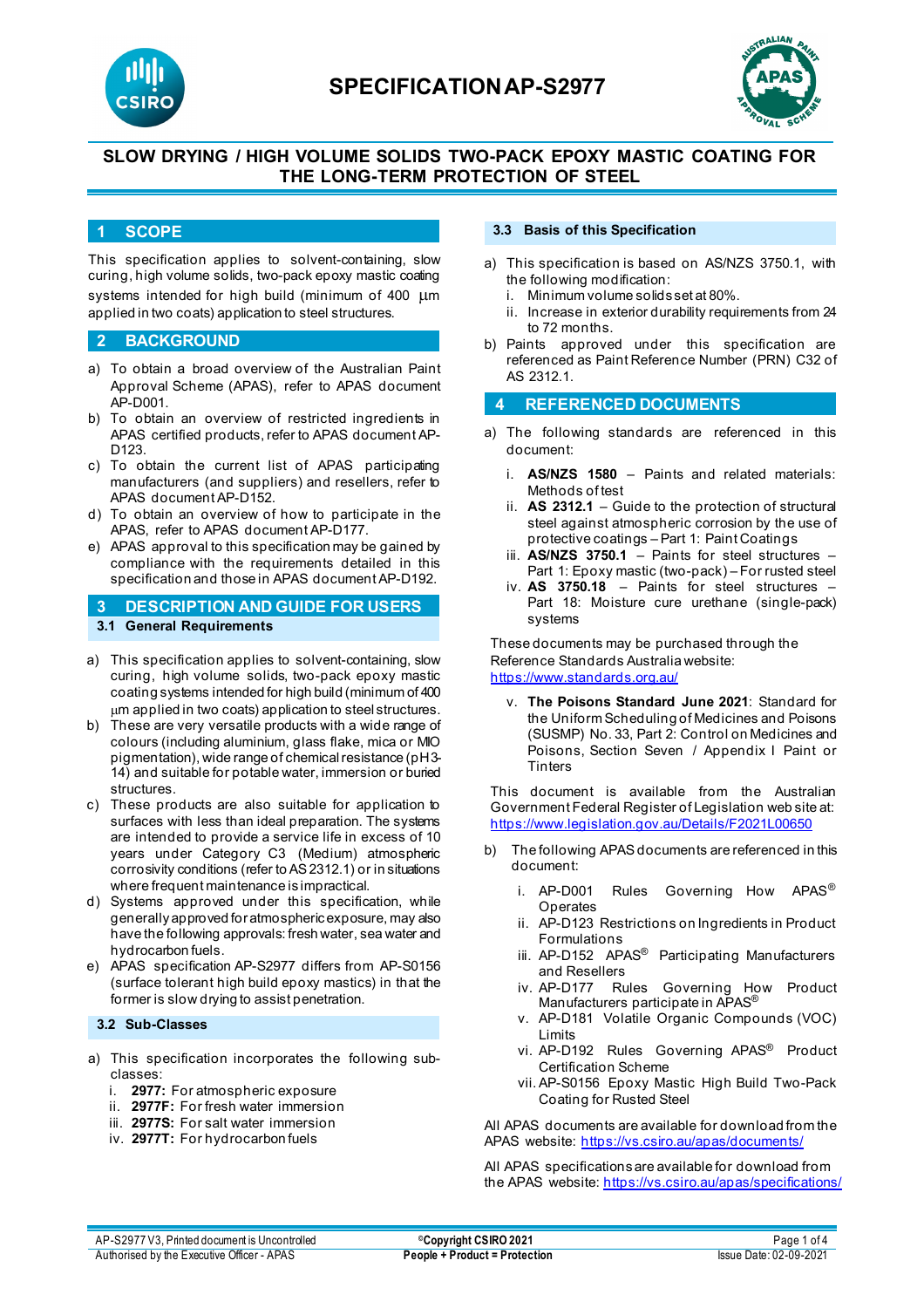

# **SPECIFICATIONAP-S2977**



# **SLOW DRYING / HIGH VOLUME SOLIDS TWO-PACK EPOXY MASTIC COATING FOR THE LONG-TERM PROTECTION OF STEEL**

## **5 COMPOSITIONAL REQUIREMENTS**

### **5.1 Binder**

a) Typically, the binder will be a catalysed epoxy binder with polyamide, amine adduct or other hardeners.

#### **5.2 Volatiles**

- a) The volatile portion shall be typically comprised of hydrocarbons.
- b) For VOC content restrictions, refer to APAS document AP-D181.

#### **5.3 Pigmentation**

a) The pigmentation shall be chosen to impart the properties detailed in clause 7, Table 1 below.

#### **5.4 Colour**

- a) Epoxy mastics come in a wide range of colours (including aluminium, glass flake, mica or MIO pigmentation), however approved products will usually be either black/brown or aluminium pigmented in colour. Refer to the manufacturers technical / product data sheet for more details of the Manufacturers Colour Range (MCR).
- b) The early chalking and loss of gloss characteristic of epoxies on exterior exposure may detract from the decorative properties but not from the protective properties of the product.

#### **6 PRODUCT APPROVAL REQUIREMENTS 6.1 General Requirements**

a) The product and its application for approval shall comply with the relevant requirements of APAS document AP-D192 during the life of the approval.

#### **6.2 Technical Requirements**

a) The product shall comply with **all** the requirements of clause 7, Table 1 below.

### **6.3 Health and Safety Requirements**

- a) The manufacturer's Safety Data Sheet (SDS) must be studied closely prior to using the product and complied with during use of the product.
- b) As products covered by this specification principally contain solvents, the paint is considered flammable and should be stored away from all sources of heat or ignition
- c) Containers should be resealed immediately after use and good ventilation provided during use to minimise the risk of fire or explosion and the long-term toxic effects of absorption of the vapour into the lungs.
- d) Care should be taken to avoid contact with the skin using protective clothing and barrier cream. All pumping equipment should be adequately earthed. It is anticipated that most of these products would be

applied by operators in well ventilated spray booths or in the field by operators with adequate safety equipment.

- e) Products intended for sale in Australia shall comply with all the requirements of the SUSMP. Products intended for sale in other countries shall comply with all local WHS and environmental requirements.
- f) The product shall comply with all requirements of clause 6.3 and 6.4 of APAS document AP-D192.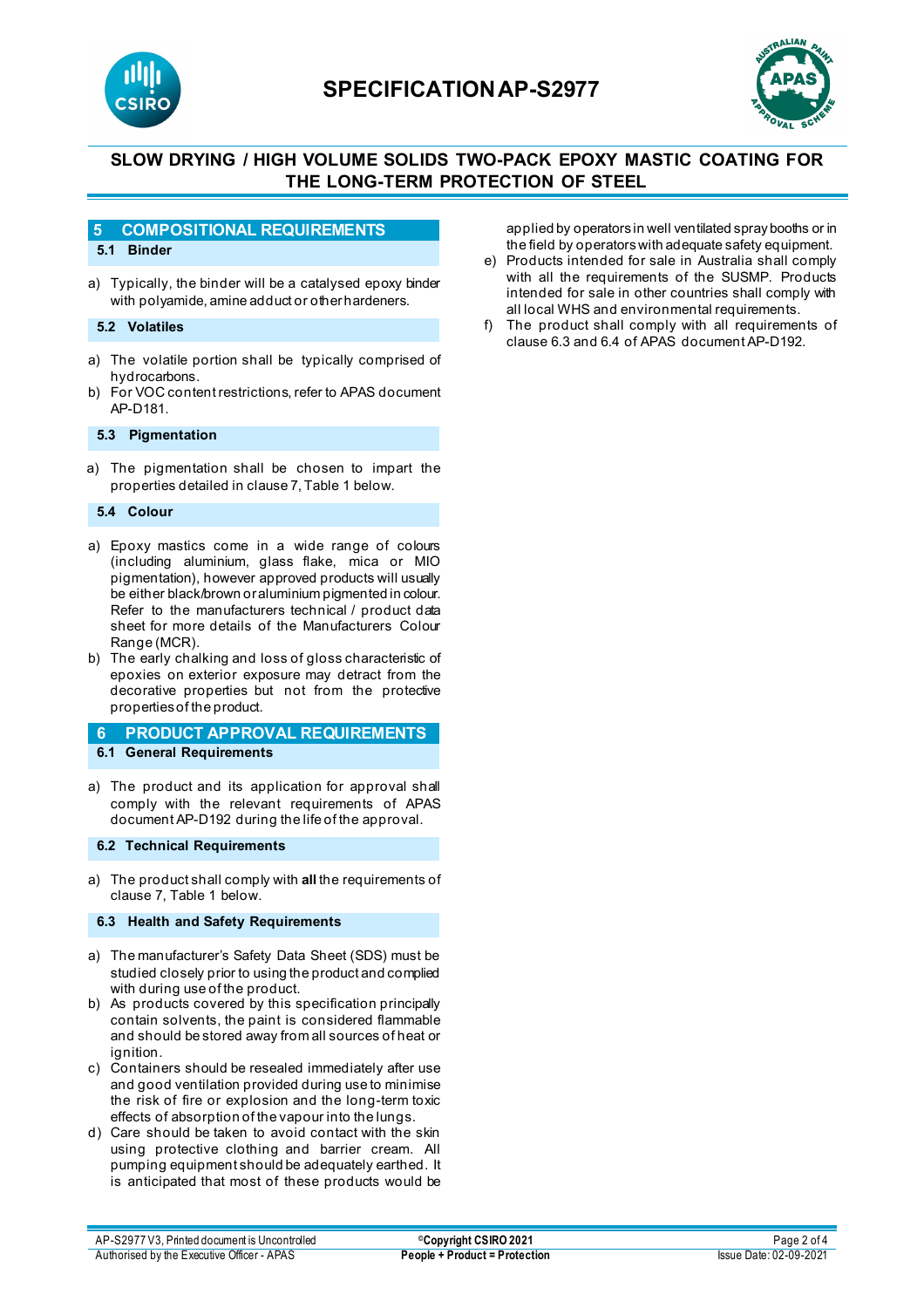



# **SLOW DRYING / HIGH VOLUME SOLIDS TWO-PACK EPOXY MASTIC COATING FOR THE LONG-TERM PROTECTION OF STEEL**

# **7 TABLE 1: PERFORMANCE PROPERTIES**

| <b>TEST</b>                                                                | <b>AS/NZS</b><br>1580<br><b>METHOD</b>                                                                 | <b>REQUIREMENTS</b>                                                                                                                                                                                                                                                                                                                                                                                  |
|----------------------------------------------------------------------------|--------------------------------------------------------------------------------------------------------|------------------------------------------------------------------------------------------------------------------------------------------------------------------------------------------------------------------------------------------------------------------------------------------------------------------------------------------------------------------------------------------------------|
| <b>General Requirements</b>                                                | <b>AS/NZS</b><br>3750.1                                                                                | Shall comply with all the requirements of clause 2 Materials<br>Requirements, with the exception of clause 2.3.2 (Volume Solids),<br>2.5.1 (Curing and Hard Dry Time) and 2.5.9 (Durability) as amended<br>below.<br>All results shall be reported.<br>NOTE: Other tests listed below are in addition to these requirements.                                                                         |
| Non-volatile Content by Volume                                             | Theoretical<br>Calculation                                                                             | Minimum 80%.                                                                                                                                                                                                                                                                                                                                                                                         |
| Thinning or Mixing Properties                                              | 208.1                                                                                                  | Using 10% of manufacturers recommended thinner, there shall be no<br>signs of incompatibility.                                                                                                                                                                                                                                                                                                       |
| Viscosity                                                                  | 214.x                                                                                                  | State method and record results.                                                                                                                                                                                                                                                                                                                                                                     |
| Application of Aged Sample                                                 | <b>AS/NZS</b><br>3750.1                                                                                | A sample of the product which has been stored at routine conditions<br>for 12 months shall produce a uniform finish typical of the product<br>type when applied by spray. The sprayed film shall still comply with<br>the requirements of:                                                                                                                                                           |
|                                                                            | 2.5.1<br>403.1                                                                                         | <b>Curing Properties:</b><br>$> 1.5$ kg                                                                                                                                                                                                                                                                                                                                                              |
| Surface Dry Condition (Mechanical<br>Thumb Test)                           | 401.6                                                                                                  | Notless than 6 hours at 400µm dry film build at routine conditions.                                                                                                                                                                                                                                                                                                                                  |
| VOC Content                                                                | <b>APAS</b><br>AP-D181                                                                                 | Refer to APAS document AP-D181 for method and limits.<br>If the APAS specification is not listed on AP-D181, a declaration of<br>VOC content is still required.                                                                                                                                                                                                                                      |
| Resistance to Natural Weathering                                           | <b>AS/NZS</b><br>3750.1<br>clause 2.5.9<br>457.1<br>481.1.7<br>481.1.8<br>481.1.9<br>481.1.10<br>481.3 | A mild steel panel, tested as per clause 2.5.9 of AS/NZS 3750.1, shall,<br>after 72 months exposure at all 3 atmospheric exposure sites (listed<br>in APAS document AP-D192, clause 12), the coating shall show no<br>integrity failure i.e., at the end of 6 years, the ratings shall be:<br>Checking<br>0<br>Cracking<br>0<br><b>Blistering</b><br>0<br>Flaking and Peeling<br>0<br>Corrosion<br>0 |
| Water immersion<br>2977F and 2977S only                                    |                                                                                                        | After 60 months at the appropriate immersion exposure test site(s)<br>(listed in APAS document AP-D192, clause 12), the product shall<br>comply with the ratings in AS 3750.18 Table 2 (48 months).                                                                                                                                                                                                  |
| Resistance to Immersion -<br><b>Hydrocarbon Fuels</b><br><b>2977T only</b> |                                                                                                        | When immersed for 2 hours at ambient temperature in a solution of<br>75% n-heptane and 25% toluene, the coating shall show no sign of<br>softening, lifting, crazing or blistering.                                                                                                                                                                                                                  |